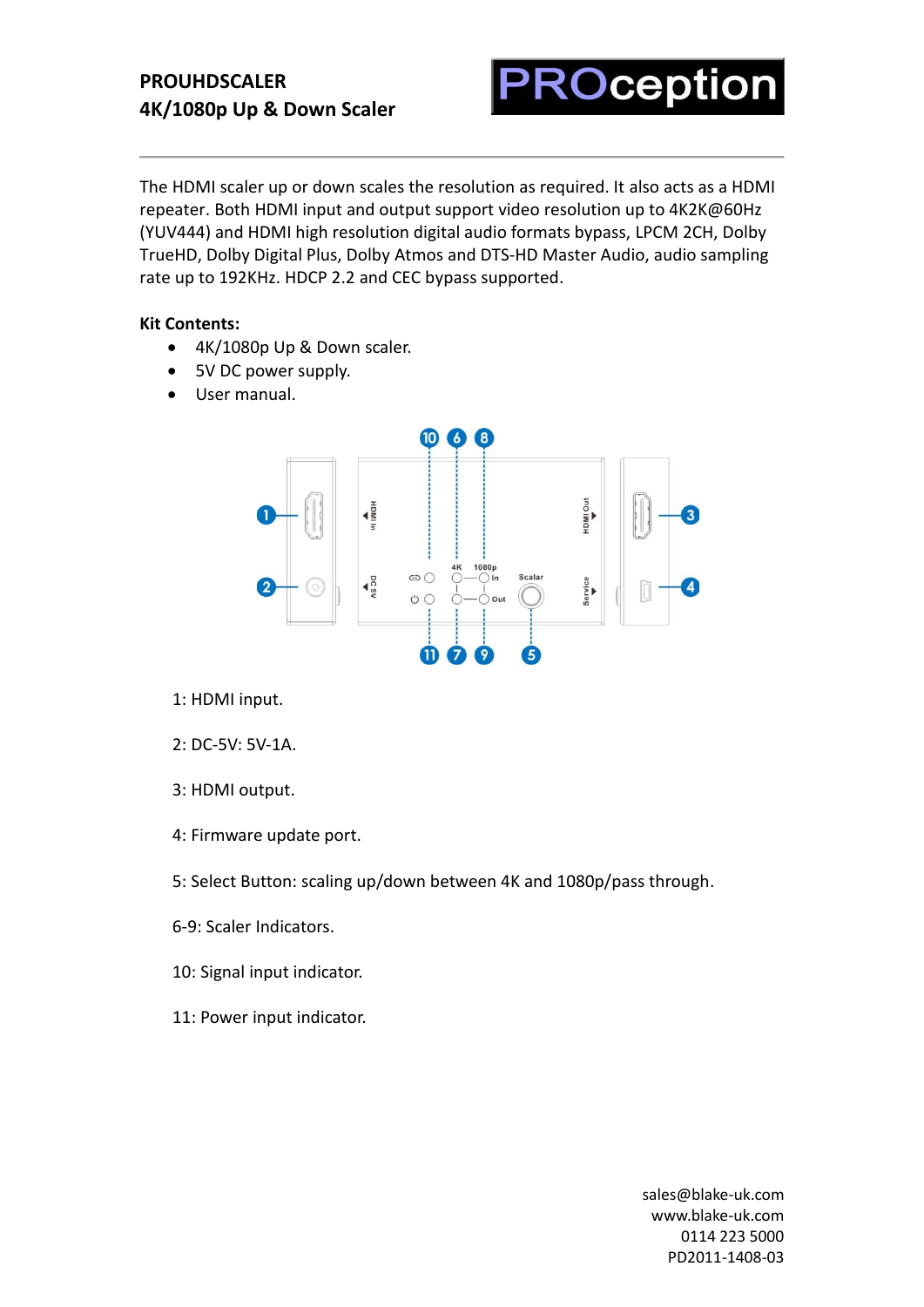



## **Instructions:**

Device is not "hot swappable" always disconnect power before inserting or removing any cable.

- 1. Connect the device to the scaler via HDMI.
- 2. Connect output to device (TV etc.) via HDMI.
- 3. Plug the scaler in using the power supply supplied.
- 4. Press the scaler button until the required setting is selected.

E.g. if the device from the input is 4K and the output to the television is 1080p ensure the lights are on IN:4K and OUT:1080p.

#### **Features:**

- HDMI 6G 20M Re-timer & Repeater with scaling.
- Amplifies and equalizes the HDMI signal to provide high quality audio and video.
- 20 meters HDMI high-speed cable extender (input max 10 meters, output max 10 meters at 4K2K@60Hz).
- 30 meters HDMI high-speed cable extender (input max 18 meters, output max 12 meters at 4K2K@30Hz).
- 40 meters HDMI high-speed cable extender (input max 25 meters, output max 15 meters at 1080p).
- Supports scaling up/down between 4K and 1080p (no frame rate conversion)
- HDCP 2.2 or HDCP 1.4 indicator.
- Dolby® TrueHD, DTS-HD Master Audio™, and LPCM digital audio streams up to 7.1 channels.
- HDCP/3D/CEC/Lip-Sync pass-through.

[sales@blake-uk.com](mailto:sales@blake-uk.com) [www.blake-uk.com](http://www.blake-uk.com/) 0114 223 5000 PD2011-1408-03